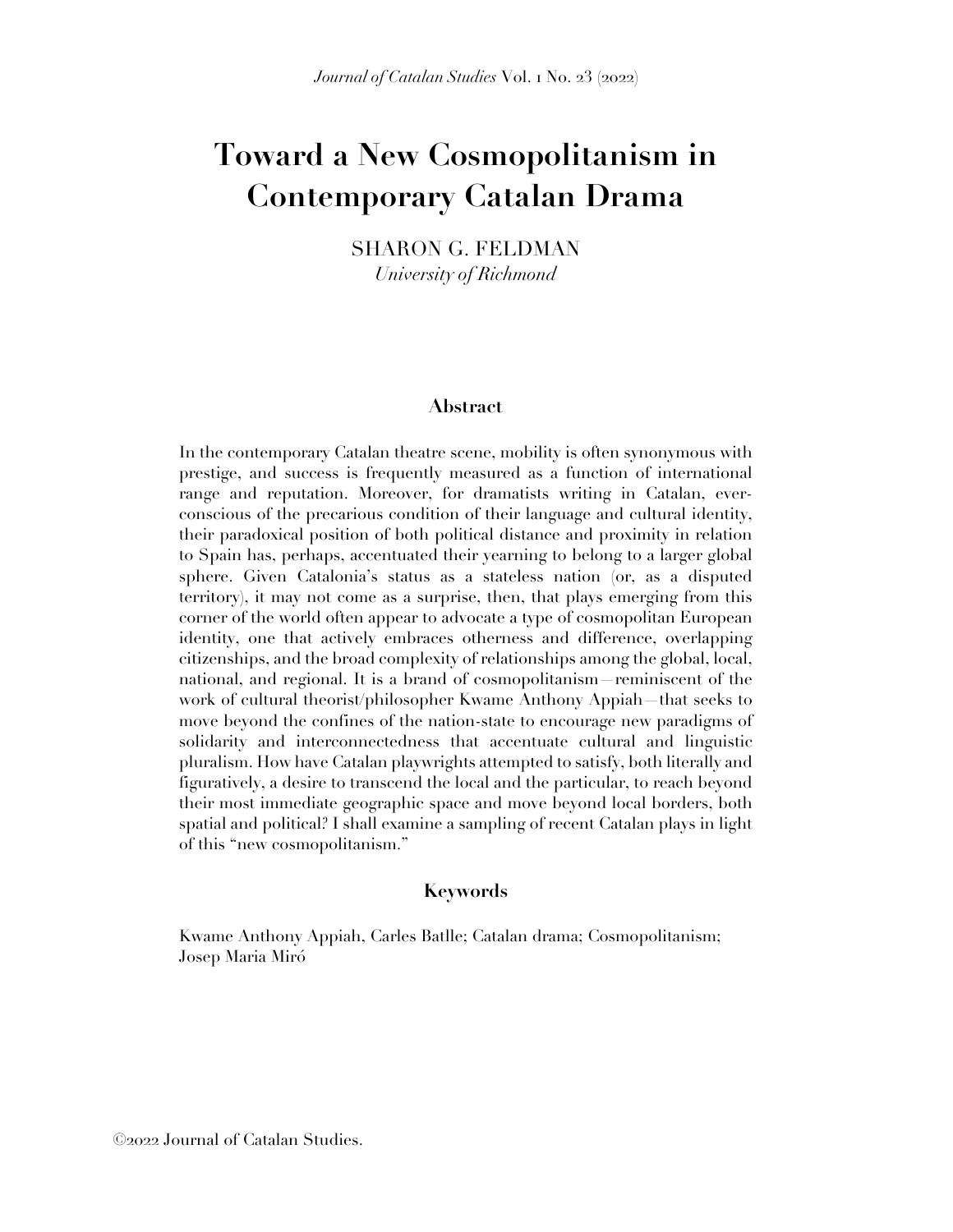## **Toward a New Cosmopolitanism in Contemporary Catalan Drama**

SHARON G. FELDMAN

*University of Richmond*

### **On the Triple Frontier**

*Olvidémonos de ser turistas*, a work by Catalan dramatist Josep Maria Miró, which premiered at the Sala Beckett in Barcelona in January 2018, begins in a hotel room in Brazil in the present day. There, Martí and Carme, a Barcelona couple, married for thirty years, appear—at least at first glance—to be vacationing near Iguaçu Falls and the socalled Triple Frontier, where Argentina, Brazil, and Paraguay converge. Yet, not long after the opening scene, Carme furtively vanishes while in pursuit of a mysterious young man whom the couple encountered during an earlier sightseeing expedition. Martí, consequently, sets off in search of Carme. No longer tourists anymore, they find themselves engaged in separate journeys, traveling by bus and traversing borders until, eventually, they reunite in the provincial capital city of San Fernando del Valle de Catamarca, in northwest Argentina. As they endeavour to resolve an enigmatic situation concerning their son who, during the economic crisis seven years prior, abandoned Catalonia for Argentina, they also seek answers to questions related to their own sense of identity—cultural and existential.

Indeed, there is a decisive moment in the play in which Martí asks: "¿Por qué tanta gente necesita irse a otro lugar?" (2018f, 468). He poses the question over sips of *mate* during an unexpectedly philosophical discussion with his Argentinian bus driver, Mauricio, who has left Buenos Aires for a more nomadic sort of existence. The question encapsulates, in a sense, the preoccupation (or even obsession) with mobility and transcendence, geographical and spatial, that surfaces throughout much of Miró's theatre—and, I would add, a large corpus of contemporary Catalan drama. It is a preoccupation that is further accentuated in this particular instance by the epigraph with which Miró introduces his text: a poem by Basque writer Bernardo Atxaga titled "37 preguntas a mi único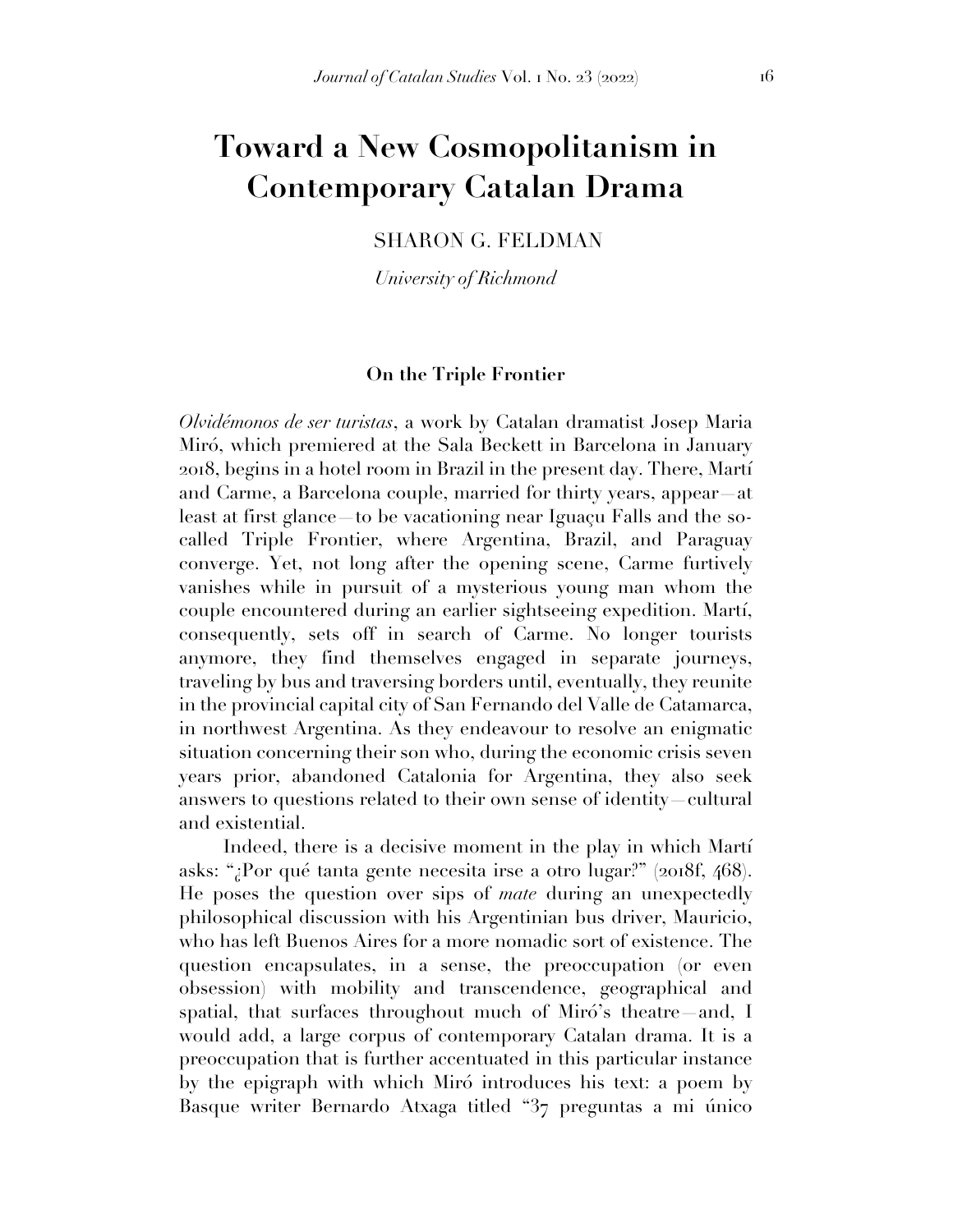contacto al otro lado de la frontera" (Miró 2018f, 448). The speaker, contemplating the same issue of mobility pondered by Martí in the play, begins with the rhetorical question: "Dime, ¿Es feliz la gente allá al otro lado de la frontera?" (Atxaga 1990, 37). Here migrations do not only occur in the physical geographic sense; they are also emotional. Indeed, sometimes, they are metaphoric and entail a break with monolinguistic paradigms as well.

#### **Travel and Translation**

As evident in the title of the play and the aforementioned quotes, the original text of *Olvidémonos de ser turistas* was written almost entirely in Spanish—in a version of the Spanish language in which the Argentinian lilt in the characters' voices and the smell of *yerba mate* seems to waft from the page. This might appear to be a rather unusual gesture on the part of a playwright born in Vic in 1977, whose artistic trajectory thus far has been marked by several major Catalan theatre awards and by his frequent collaborations with the public *Teatre Nacional de Catalunya*. Still, Miró's plays have, in effect, already garnered great success in Spanish translation throughout Spain and Latin America. To cite one significant example, the Argentine production of *El principi d'Arquímedes* (2011), translated by Eva Vallinés Menéndez and directed by Corina Fiorillo, premiered at the *Teatro San Martín* in Buenos Aires in March of 2014 and remained there for nearly an entire year before touring the country. Catalan theatre has thus arrived and has been in full bloom for quite some time along the illustrious Avenida Corrientes. *Arquímedes*, furthermore, has been translated into no fewer than 15 languages.

On 24 January 2018, *Olvidémonos de ser turistas* premiered, in the original Spanish, at the *Sala Beckett* in Barcelona as part of a series of activities highlighting Miró's work. Gabriela Izcovich, an Argentinian director/actress/playwright who had already left a sizable imprint on the Barcelona theatre scene, was tasked with staging the production, which featured an international cast from Catalonia, Spain, and Argentina (Lina Lambert, Pablo Viña, Esteban Meloni, and Eugenia Alonso). After Barcelona, the production moved on to the *Teatro Español* in Madrid and then to the *Teatro del 25 de Mayo* in Buenos Aires and the *Teatro Solís* in Montevideo, thus epitomizing what Belén Guinart once called a "montaje de ida y vuelta" or a "round-trip production" in relation to the theatrical bridges, mutual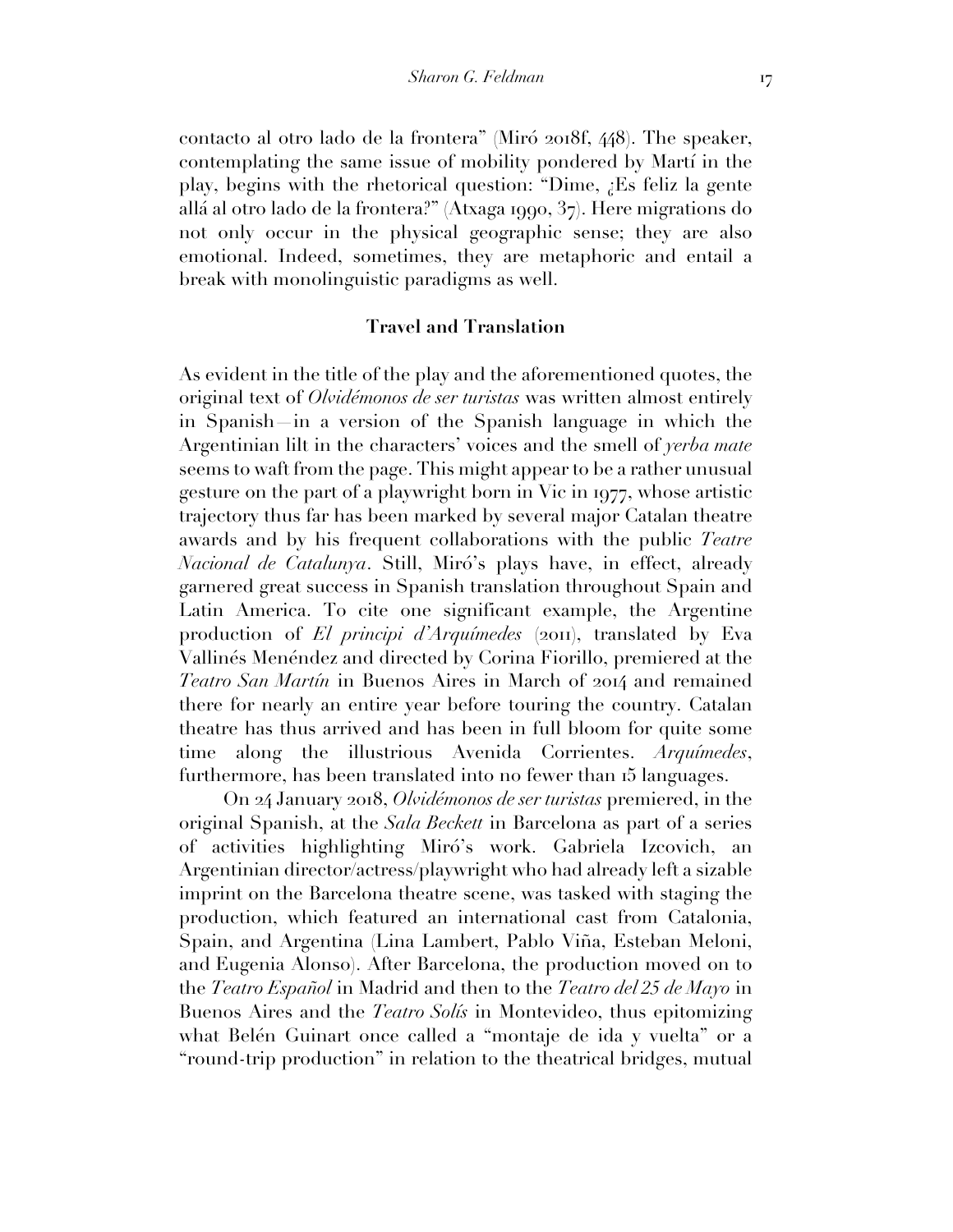artistic contamination, and cross-cultural exchange that has existed in recent years between Buenos Aires and Barcelona (2001, 9). 1

Travel and translation have habitually served jointly as barometers of the vitality of the Catalan theatre scene. The news of the November 2017 premiere of Sergi Belbel's 1993 work *Després de la pluja* at the *Comédie Française*, the first play from Catalonia ever to be produced at the most hallowed temple of Parisian theatrical life, was an overt reminder of the international presence of Catalan drama abroad. Soon after, Belbel's play, staged under the title *Après la pluie* by Swiss director Lilo Baur, opened the imposing door of the *Comédie* to Catalan dramatist Lluïsa Cunillé, whose *Massacre* premiered there in January 2020 under the direction of Tommy Milliot.

In Catalonia, mobility is often synonymous with prestige, and success in the theatre is frequently measured as a function of international range and reputation. Moreover, for dramatists writing in Catalan, ever conscious of the precarious condition of their language and cultural identity, their paradoxical position of both political distance and proximity in relation to Spain has, perhaps, accentuated their yearning to belong to a larger global sphere. Given Catalonia's current status as a stateless nation (or, a disputed territory), it may not come as a surprise, then, that plays emerging from this corner of the world often appear to advocate, through context, content, and form, a cosmopolitan European identity that actively embraces otherness and difference, overlapping citizenships, and the broad complexity of relationships among the global, local, national, and regional. It is a brand of cosmopolitanism reminiscent of the work of cultural theorist/philosopher Kwame Anthony Appiah—that seeks to move beyond the confines of the nation-state to encourage new paradigms of solidarity and interconnectedness that accentuate cultural and linguistic pluralism.<sup>2</sup> How have Catalan playwrights attempted to satisfy, both literally and figuratively, a desire to transcend the local and the particular, to reach beyond their most immediate geographic space and to move beyond local borders, both spatial and political?

As Helena Buffery has shown in her work on the various "afterlives" in Catalan that Shakespearean texts have assumed over time, translation has often helped to satisfy these cosmopolitan proclivities and has played a crucial role in the dissemination of

<sup>1</sup> See, also, Feldman (2010).

<sup>2</sup> See, also, Habermas (2003).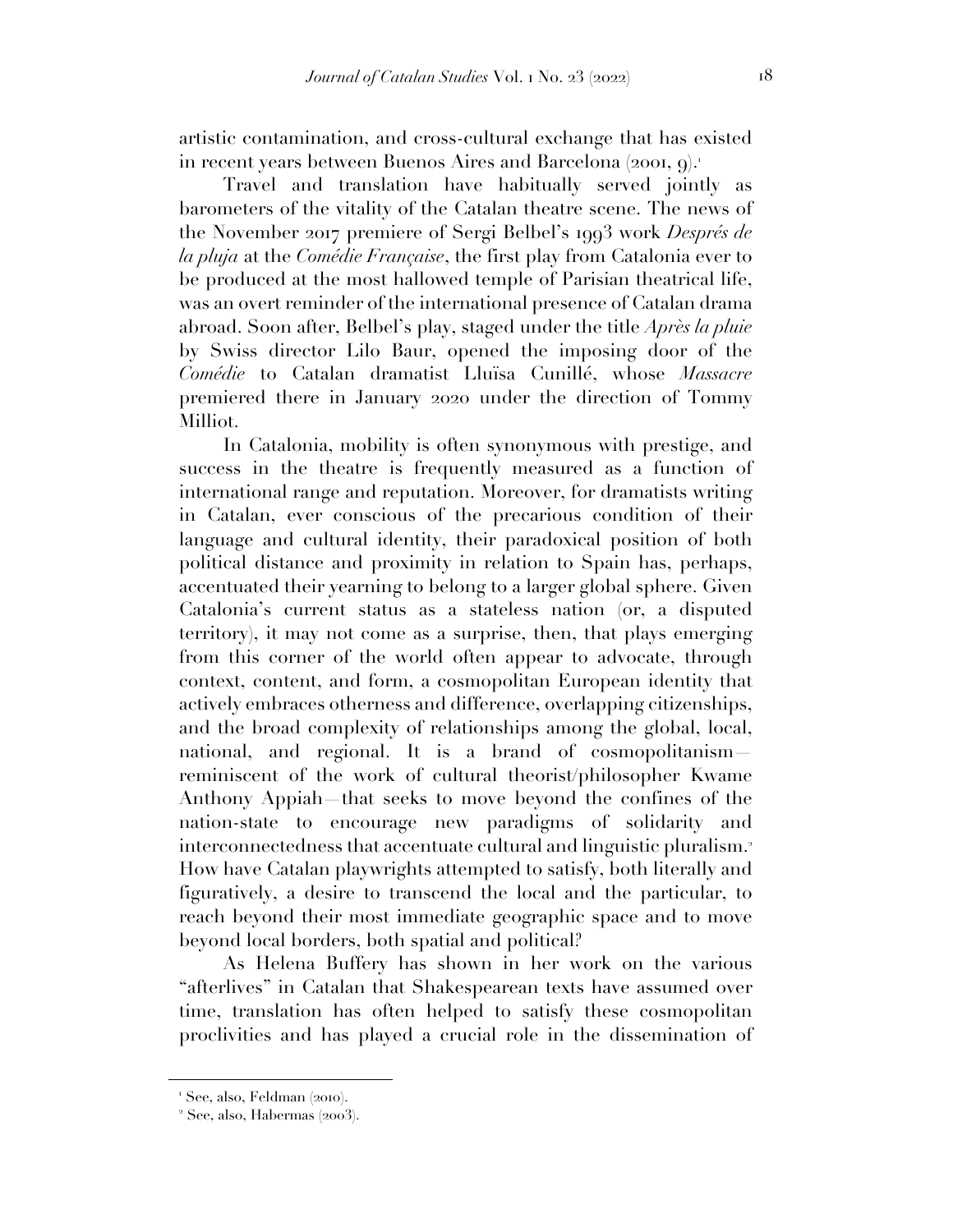international drama within the Catalan-speaking lands (2007). Historically, since the nineteenth century, the Catalan theatre scene has eagerly embraced the presence of an international repertoire that has been translated into Catalan. In a converse sense, translation has unquestionably occupied a vital function in the circulation of Catalan drama beyond the Catalan-speaking lands. Yet the desire for transcendence has been fulfilled in other ways, in addition to translation. In the pages that follow, I shall examine a sampling of recent Catalan plays in the light of the current spirit of cosmopolitanism, which accentuates the values of multilingualism and intercultural openness and inclusiveness.

## **"Rooted" Cosmopolitanism**

I am certainly mindful that to speak of cosmopolitanism within the context of Catalan culture is a far-from-novel idea and, perhaps, in some contexts, even a cliché. As Kathryn Woolard has mapped out in vivid detail, the Kantian idea of a "citizen of the world" has, since the nineteenth century, been appropriated and contorted in varying ways by citizens of Catalonia and Spain, occupying multiple positions along the political spectrum, that is to say, by Catalanists and Castilianists alike (or, within the current political climate, by *independentistes* as well as *unionistes* or *constitucionalistes*) (2016, 152). Such appropriations never fail to allude to the tensions between what is, on the one hand, a modern, outward-looking, broadminded view of the world (i.e. cosmopolitanism) and, on the other, an insular, backward-looking, provincial perspective, associated with the most intransigent forms of nationalism. Curiously, while a cosmopolitan perspective would ostensibly be irreconcilable with the notion of nationalism, this is not necessarily the case within the framework of Catalan politics. It is a somewhat paradoxical situation that has prompted Montserrat Guibernau to distinguish between the hermetic view of Spain once imposed by the so-called "authoritarian nationalism" of the Franco regime—a view that continues, for many, to resonate today—and that which fostered so-called "democratic nationalisms" defended by the Catalans, Basques, and Galicians, which celebrate the richness of their corresponding linguistic and cultural heritage (2013, 24). Guibernau thus perceives within this framework a certain degree of compatibility between the objectives of both democratic nationalism and cosmopolitanism, especially in their shared commitment to human rights and social justice and in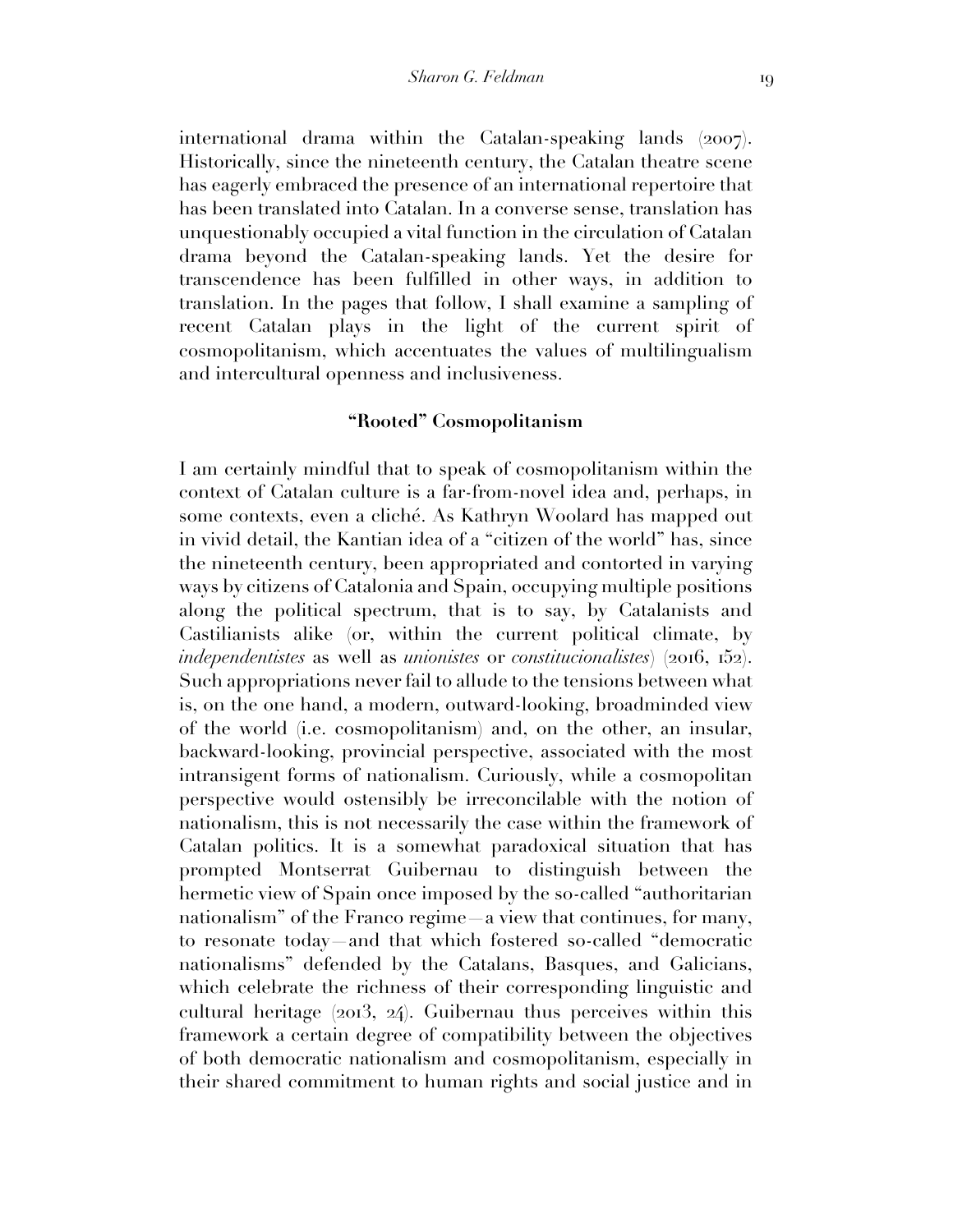their opposition to intolerance, racism, and xenophobia (2013, 19).

Guibernau's view, which appears to merge nationalism with cosmopolitanism in a somewhat surprising or ironic way, is evocative of the image of the "rooted cosmopolitan" conjured up by Appiah in his semiautobiographical reflections: one who is "attached to a home of one's own, with its own cultural particularities, but [takes] pleasure from the presence of other, different places that are home to other, different people" (1997, 618). This is not, therefore, the self-indulgent bourgeois cosmopolitanism associated with what Appiah calls "liberals on safari" (Appiah 2006, 214; Woolard 2016, 152); it is, rather, a worldview of global equality and responsibility that seeks intercultural openness and inclusiveness. In a word, it is about "community." According to Appiah:

The cosmopolitan also imagines that in such a world not everyone will find it best to stay in their natal patria, so that the circulation of people among different localities will involve not only cultural tourism (which the cosmopolitan admits to enjoying) but migration, nomadism, diaspora.

(1997, 618)

#### **Multilingualism and Mobility**

An extensive list of Catalan plays written during the past two decades reflects the spirit of Appiah's rooted cosmopolitanism. Some of the works that I have in mind include *Suite* (of 2001) by Carles Batlle; *Salamandra* (2005) by Josep Maria Benet i Jornet; *Trànsits* (2006) by Batlle; *Marburg* (2010) by Guillem Clua; *Fum* (2013) by Josep Maria Miró; *Quebec-Barcelona* (2012) by Mercè Sarrias, which was performed as a bilingual French/Catalan production; *La travessia* [The Crossing] (2015) by Miró; *Islàndia* (2017) by Lluïsa Cunillé; the aforementioned *Olvidémonos de ser turistas* by Miró; and *Nòmades (o el camell blau)* [Nomads (or the Blue Camel)] (2016–19) by Batlle. It will be clear from this list of ten plays that the work of Miró and that of Batlle is especially relevant here, and I shall be returning to both dramatists. These are plays in which the theme of a journey, travel, migration, mobility, nomadism, diaspora, or multiple sorts of wandering becomes a defining element that is somehow reflected in the spatiotemporal structure of the text. Each work conjures its own geopathological map of the world, transferring to an exterior physical space certain interior desires, anxieties, and emotions. In some cases, the voyage can be likened to an epic journey or odyssey. More often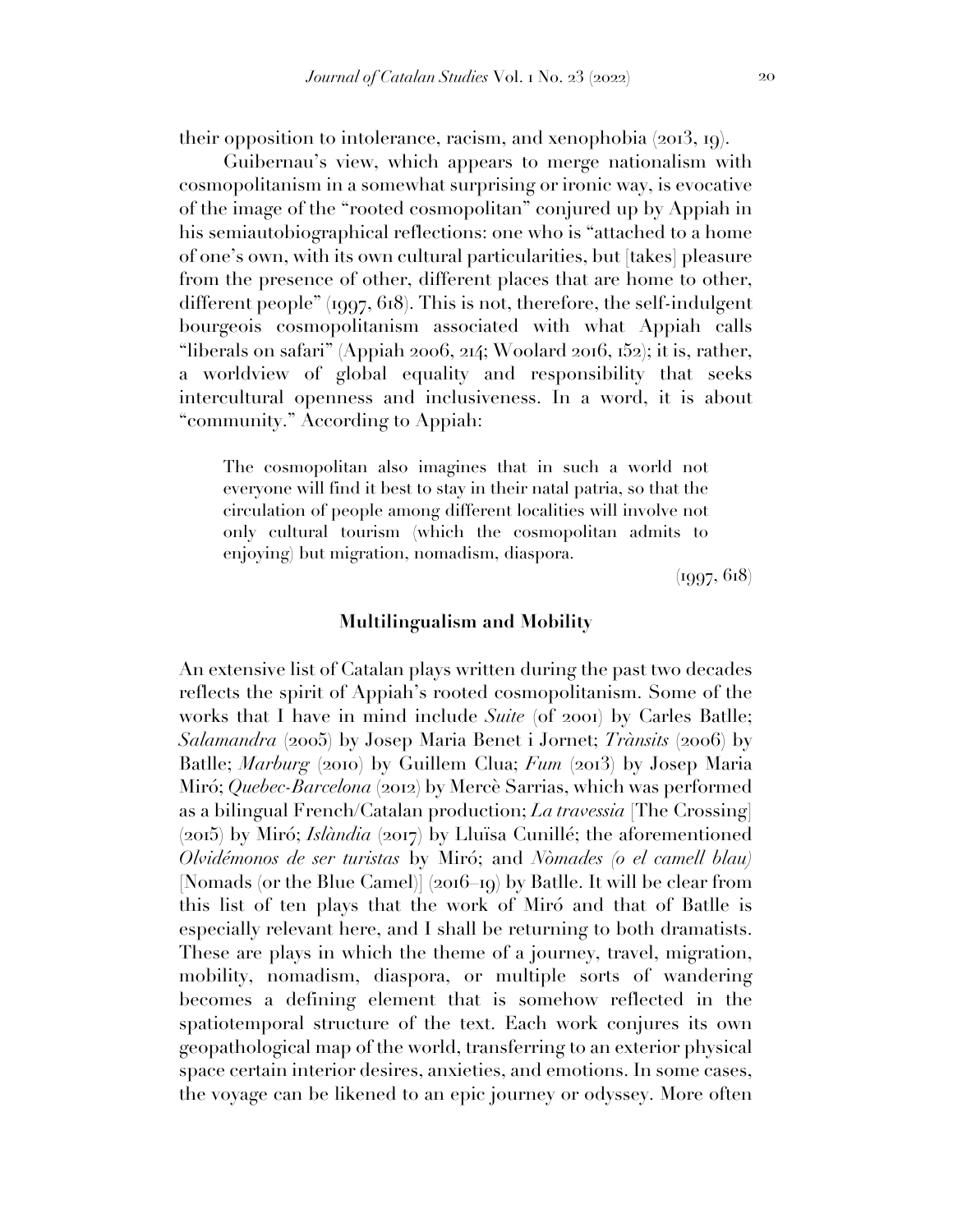than not, it is a quest that entails a transcendence or evasion of the space of Catalonia.

By way of example, in Benet's *Salamandra*, the characters embark on a whirlwind journey that begins in the Southern California desert and moves subsequently to Idaho, Germany, Greece, and France, with references to New York and Egypt surfacing along the way. The journey ends, finally, in Barcelona. In *Marburg*, Clua employs a Kushnerian sensibility with regard to space and time, alternating the action among four different locations situated on four separate continents at four distinct moments. All the places share the name "Marburg," and all share the effects of an illness in the form of a blood disorder, which constitutes the central axis of the plot. In Cunillé's *Islàndia*, which premiered at the *Teatre Nacional de Catalunya* in 2018, the circumstances of the economic crisis compel an adolescent boy to leave his home in Iceland and embark upon a journey that entails his many wanderings throughout the City of New York in search of his mother. In Batlle's *Trànsits*, the action is set on a moving train: the protagonist is on his way to an abstract northern country, returning home to a mysterious language and unnamed land that he left behind many years earlier, when he abandoned a war-torn landscape for a more peaceful Barcelona.

The allusion in *Trànsits* to a "mysterious" language is one of many ways in which multilingualism is invoked in these plays. Language in the theatre, whether on the stage or in the realm of the audience, is, as Marvin Carlson has observed, always a deeply local affair (2006, 1–19). Hence, it is only natural that, in Catalonia, the linguistic conditions of diglossia—or, even the more inclusive heteroglossia—would somehow be reflected in its theatrical life. In *Speaking in Tongues* (2006), a study of multilingualism in the theatre, Carlson goes against the grain of Bakhtinian convention, which would relegate the phenomenon of heteroglossia—the coexistence of a range of languages, discourses, voices, and perspectives—to the realm of the novel. In its varying forms, heteroglossia has had an almost ubiquitous presence throughout theatre history, ranging from Greek drama to intercultural experimentation (such as that of Peter Brook or Ariane Mnouchkine) to the use of supertitles that spectators in Catalonia are no doubt accustomed to seeing and reading. For Carlson, "heteroglossic cultures in the modern world," moreover, are "more common, more complex in their linguistic mixing and more visible politically and theatrically than at any time in the past," although he does acknowledge what is often the subordination of one language to another more dominant form of discourse  $(2006, 15, 17)$ .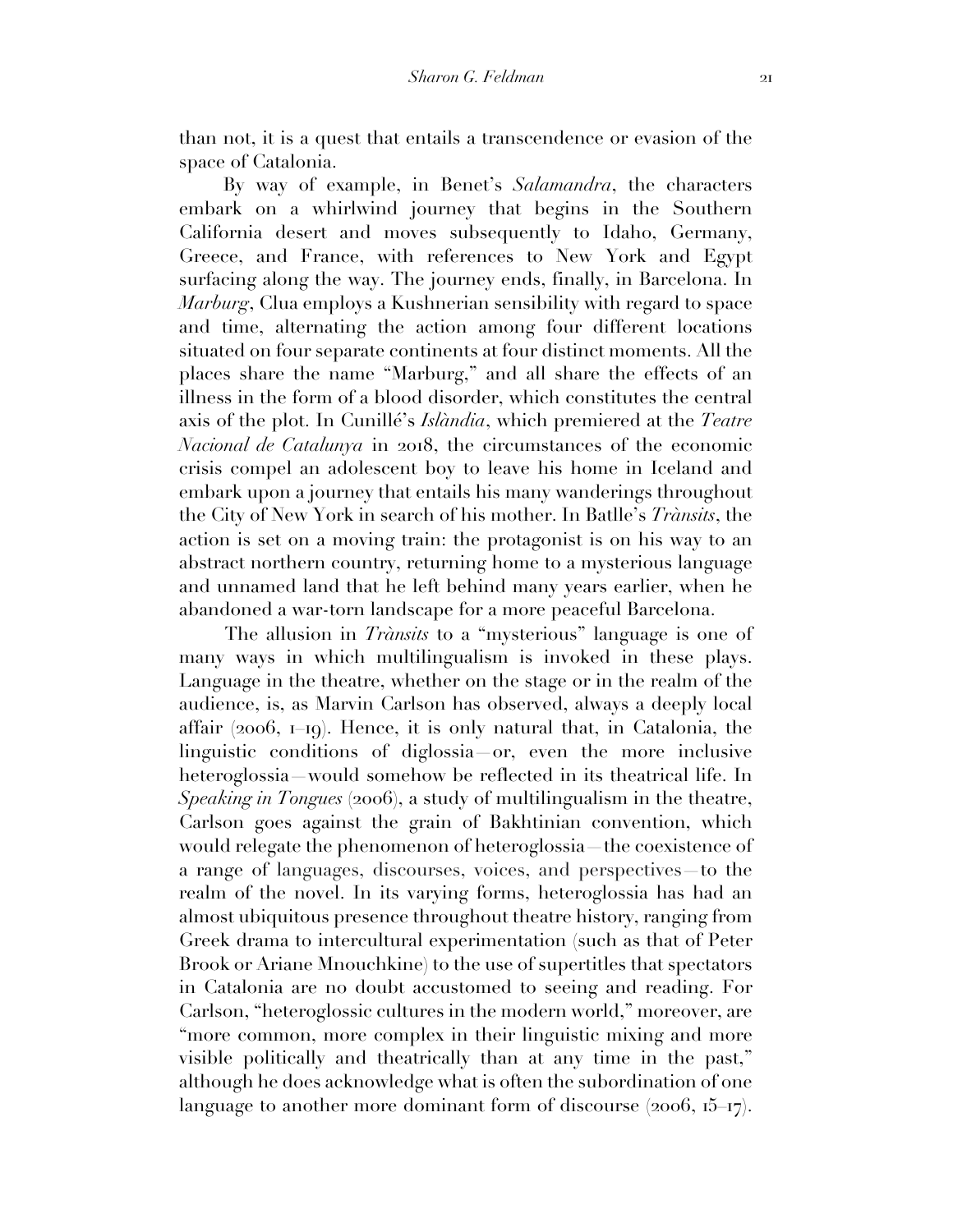With regard to Catalonia, Buffery has proposed what one might call a kinder and gentler—that is, less hierarchical—view of linguistic politics than Carlson, as she prefers to envision Catalonia, in heteroglossic terms, as a place "where all languages might begin to be seen and heard on their own terms, rather than simply maintaining the oppositional frame of the dominant versus the subordinate, or the major versus the minor" (2013, 83).

I would like to think that Buffery's description has begun to hold true for the heteroglossic landscape that is the space of Catalan theatre today, perhaps as a cosmopolitan reflection of the decline of the authoritative nationalist project that was Francoism, as well as the normalization—or, even Europeanization—of the Catalan stage. Recent programming for Catalan audiences, often with supertitles in Catalan or Spanish, has included performances in Dutch (*Romeinse tragedies* [Roman tragedies], an adaptation by director Ivo van Hove of William Shakespeare's *Coriolanus*, *Julius Caesar*, and *Anthony and Cleopatra*, performed by the Toneelgroep Amsterdam at the *Teatre Lliure Montjuïc-Sala Fabià Puigserver*, Barcelona, 2013); Polish (*Wycinka Holzfällen* [Woodcutters], an adaptation by director Krystian Lupa of Thomas Bernhard's *Holzfällen*, performed by the Teatr Polski we Wrocławiu as part of the Festival Temporada Alta at the *Teatre El Canal de Salt*, 2014); English (William Shakespeare's *The Winter's Tale*, directed by Declan Donnellan, performed by Cheek by Jowl at the *Teatre Auditori de Sant Cugat*, 2017); Italian (Luciana Maniaci and Francesco d'Amore's *Il nostro amore schifo* [Our lousy love], directed by Roberto Tarasco, staged at *Almería Teatre*, Barcelona, 2019); French (Alexandra Badea's *Je ne marcherai plus dans les traces de tes pas* [I shall no longer walk in your footsteps], directed by Vincent Dussart, staged at the *Sala Ovidi Montllor/Institut del Teatre*, Barcelona, 2020), and a combination of Catalan, Spanish, English, French, Chinese, and German (*Kingdom*, created by the homegrown Catalan collective Agrupació Señor Serrano, staged at the *Festival Grec/Teatre Lliure Montjuïc-Sala Fabià Puigserver*, Barcelona, 2020). One need only glance therefore at this recent programming highlighting the work of several internationally renowned directors to see that, although a play may be *monoglossic* in its presentation, its production values may also assume or account for the presence of an audience that is *heteroglossic* or, at the very least, open to the reception of a multilingual performance culture. Thus, the cultural context for the theatrical cosmopolitanism that interests me here is intrinsically multilingual.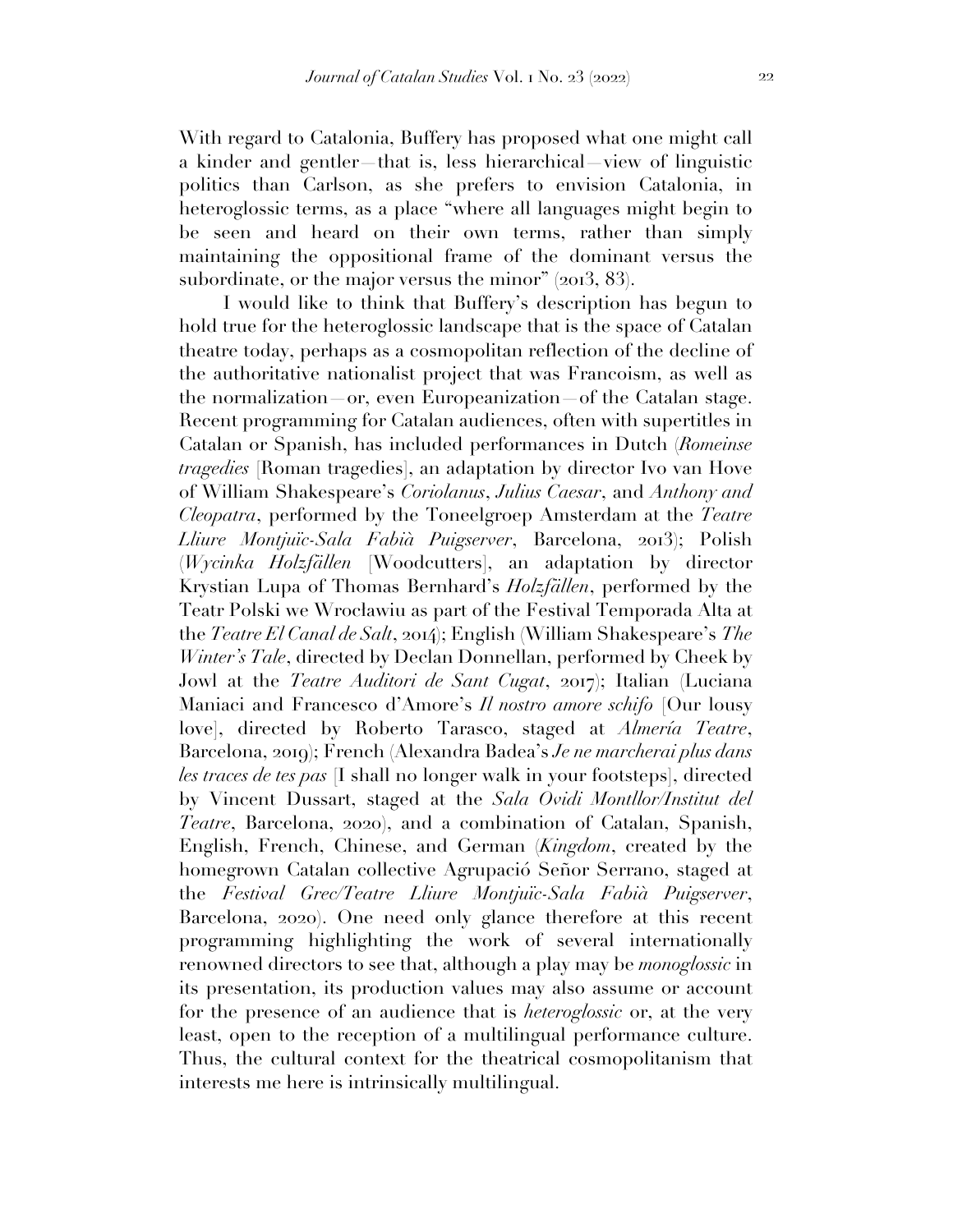As a corollary to the multilingual programming that I have outlined, the 2017 production of *Històries d'Istanbul, a contrapeu*—the Catalan adaptation of a play by Turkish playwright-actress-director Yeşim Özsoy Gülan—stands as an additional paradigm within this heteroglossic theatrical space. The production, which premiered at the *Teatre Lliure Montjuïc-Espai Lliure* under the direction of Joan Arqué with a cast of Catalan actors, incorporated original music and a sound space created by the Catalan musical group, Nuu. Rendered into Catalan from the original Turkish by Carles Batlle with the assistance of Yldiray Ileri, the text captures the paradoxical essence of the city of Istanbul as a bridge between East and West, a space of mutual encounter and overlap, where artistic modes and languages rooted in both past and present, in Asia and Europe, and in the religious and secular worlds all converge. Inspired by the oral storytelling tradition of the Turkish *meddah*, Özsoy's play takes poetic elements and rhythmic patterns drawn from Ottoman musical traditions and merges them with contemporary European languages of the stage. As Batlle observes, "quan parlem de Turquia, també parlem d'un "no lloc," un espai indefinit entre allò que culturalment s'ha batejat com a "Pròxim Orient" i Europa, és a dir, un país extraeuropeu i extraoriental al mateix temps" (2020b, 193). It is in this vacillating sort of "no place" neither completely European nor completely Asian, which fuses multiple performance languages to move beyond the specificity of Catalonia, that we can find a metaphoric representation of multilingualism.

## **Multilingualism Through Metaphor**

Generally, in the Catalan plays in question, multilingualism is not portrayed in a literal, "authentic" sense; rather, it emerges in a figurative way, as a form of artifice. Linguistic verisimilitude or authenticity is not the ultimate goal; instead, the linguistic crossings and transfers that emerge in these cosmopolitan works are evoked by way of the theme of mobility or through the figure of the traveller or the nomad, whose presence also becomes a structural element. For Zygmunt Bauman, nomadism embodies the fluidity and liquidity the ebb and flow—that characterizes the phase in the history of modernity in which we currently find ourselves immersed. In his words, "We are witnessing the revenge of nomadism over the principle of territoriality and settlement. In the fluid stage of modernity, the settled majority is ruled by the nomadic and exterritorial elite" (2000, 12). Given such fluidity, the nomad serves as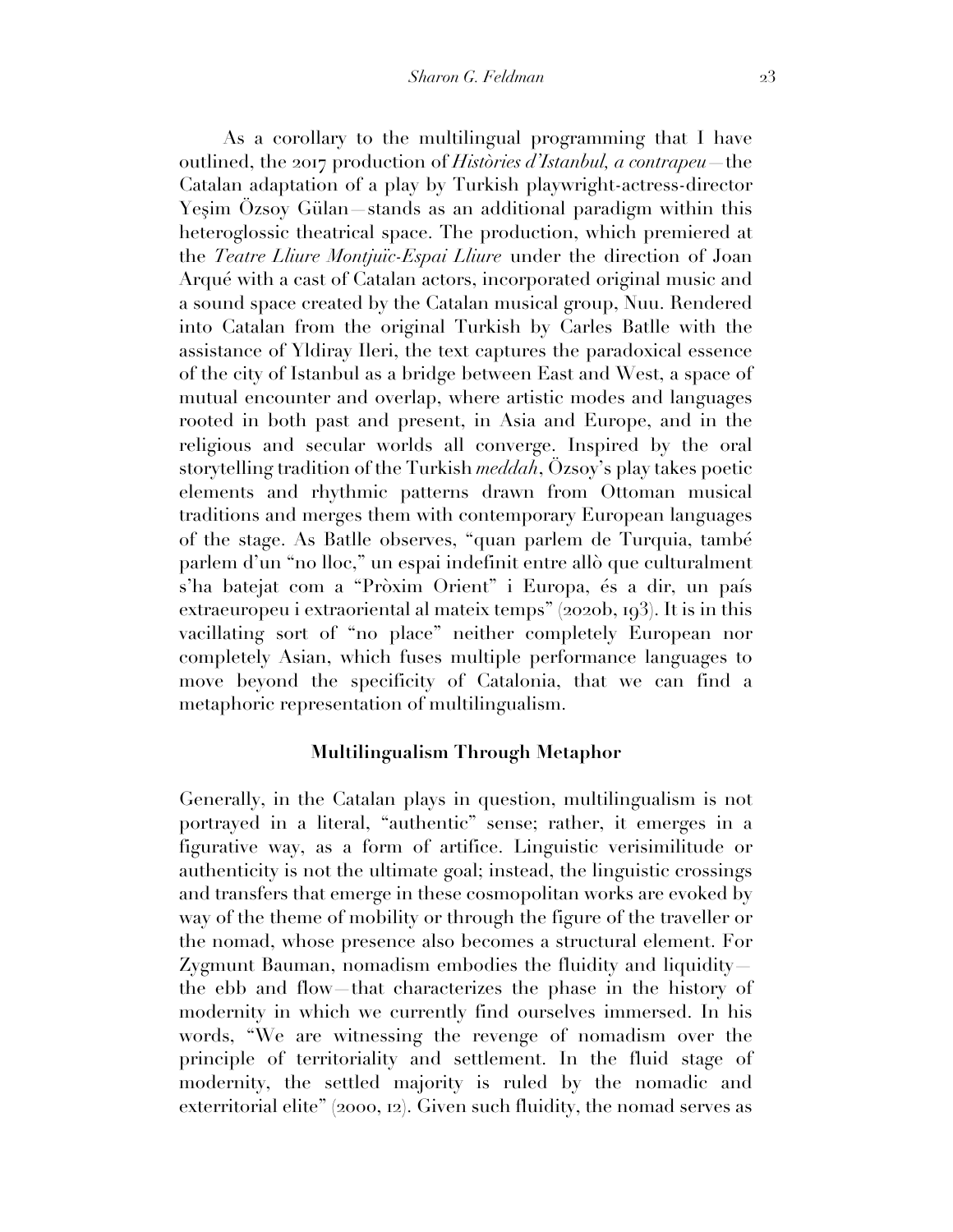an extremely fitting metaphor for the characteristically fluctuating or even provisional and precarious quality of Catalan identity. To illustrate this point further, I would like first to revisit the work of Miró and, more specifically, *Olvidémonos de ser turistas*. I shall then move on to discuss the work of Batlle.

Although *Olvidémonos de ser turistas* was originally performed entirely in Spanish, Miró did reveal to me, most intriguingly, that he originally wrote the first scene, a dialogue between Martí and Carme, in Catalan (2 January 2018b). The aspiration to create a multilingual text was there, but he yielded to pragmatics and decided to make the text monolingual when Izcovich and the Argentine and Spanish actors came on board for the production. Such a move, at the time, seemed more convenient and expedient. Moreover, he notes that when the Argentine actors travelled to Barcelona to rehearse and perform in the production, their sojourn in Europe was a kind of destabilizing reverie, stirring mixed sentiments that mirrored the emotional experience of the characters in the play as it compelled them to confront directly their own existence on the "frontier" (30 December 2017). Yet, when a definitive version of the text was finally published in a volume of Miró's collected works (*Teatre reunit 2009– 2018*), he took advantage of the opportunity to transform the opening dialogue back into the original Catalan, thus engaging the multilingual theatrical landscape through a process of selftranslation  $(2018f)^3$ .

Miró is himself a frequent traveller and itinerant wanderer, and *Olvidémonos de ser turistas* is inspired by his multiple trips to Argentina. He has observed how, when traveling, if you stop and begin to perceive things through different eyes—that is, through the eyes of those who live in the place that is your destination—you may suddenly forget that you are a tourist: "se t'oblida que ets turista i t'adones que ets ciutadà d'un món complicat . . . amb responsabilitats i coresponsabilitats múltiples . . . i penses que n'ets part, amb tot allò bo i dolent" (2018b). Miró's words echo Appiah's cosmopolitan concern regarding solidarity and interconnectedness among the members of a community as well as the pleasure derived from the presence of those other, different places.

While *Olvidémonos de ser turistas* represents Miró's first—and, to date, only—work in Spanish, it is not the first by him to take place in a hotel in a far-off land; rather, suitcases, hotels, and exotic places, in

<sup>&</sup>lt;sup>3</sup> In earlier drafts of the play, the characters of Martí and Carme were known as "Enrique" and "Carmen," names that were less suggestive of their identity as a Catalan couple.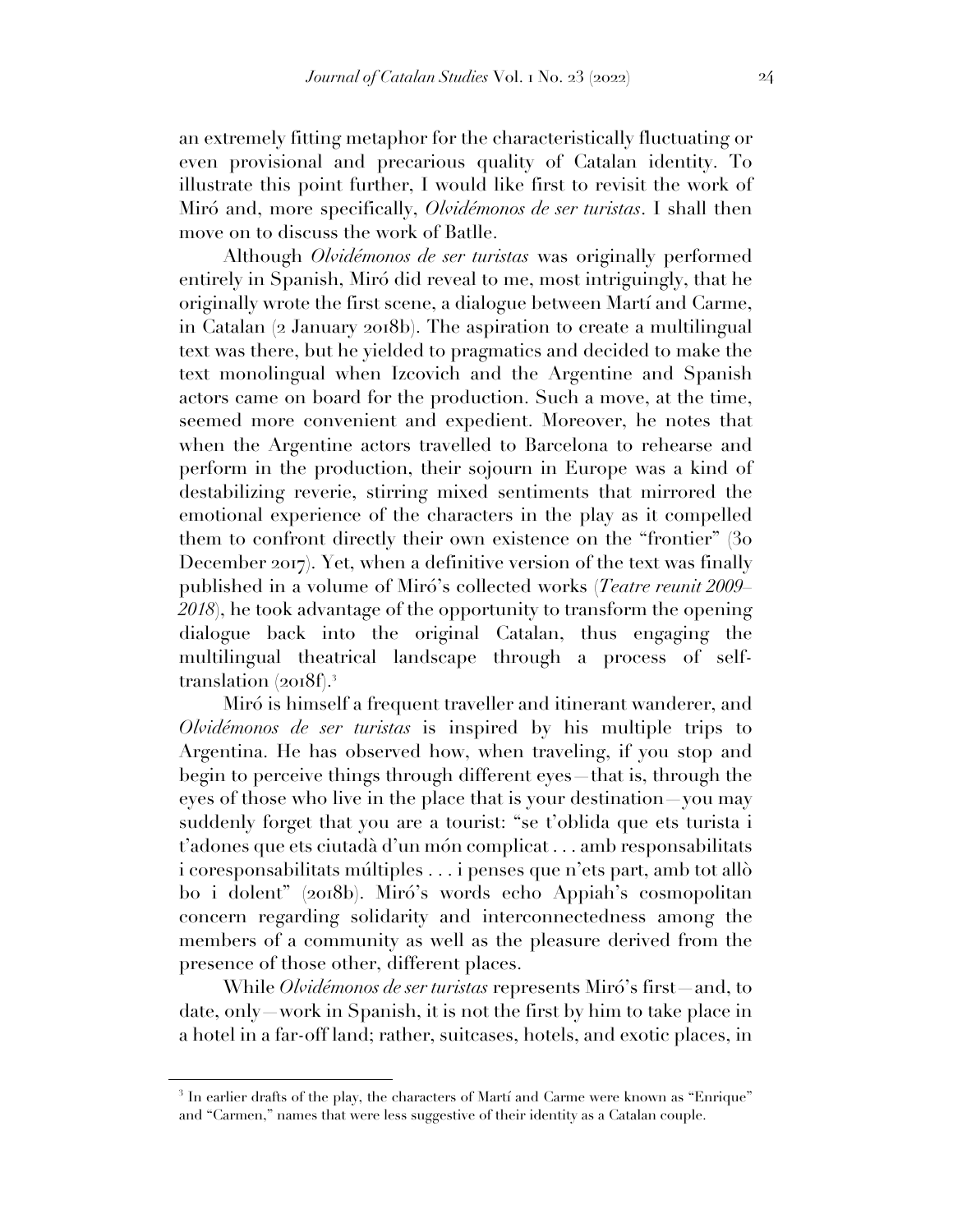addition to nomads and refugees, emerge frequently in his theatre. An enticing air of mystery flows throughout many of his plays, and his characters often inhabit tenuous, indeterminate landscapes, spaces upon which they are able to project their innermost fears and desires. In one of Miró's earliest plays, *La dona que perdia tots els avions*, awarded the prestigious Born Prize in 2009, the protagonist is a self-described "professional tourist" a woman who regularly lives out of a suitcase, as she travels the world from hotel to hotel in a nomadic, transient state of being that eventually brings her to the capital city of a tropical island. In *Fum*, which premiered at the *Teatre Nacional de Catalunya* in 2013, two Catalan couples meet by chance in a hotel in which they are forced to take refuge for three days, as they suddenly find themselves in the midst of an unsettling situation of political insurgency. In *La travessia*, awarded the Frederic Roda Prize in 2015, the setting is not a hotel, but the protagonist happens to be a nun working for a humanitarian organization in a dangerous but unnamed area of the world that is fraught with violence. It is also a multilingual zone, populated with nomads, a space that could easily lend itself to the creation of a multilingual *mise en scène*. These are plays that are situated in politically and socially fragile, distant, anonymous lands, and within these provisional spaces, Miró coaxes us into viewing his equally fragile characters from varying angles, thereby engaging us in a play of perspectives that, at times, acquires cinematic dimensions. Indeed, the title of *Fum* appears to allude to the elusiveness of a truth for which the spectator is compelled to search among abundant smoke—and, perhaps, abundant languages—as well as clouds of doubt that billow forth.

## **Nomads and Wanderers**

Although Carles Batlle's *Nòmades (o el camell blau)*, awarded the Premi Octubre de Teatre Pere Capellà in 2019, has yet to be staged, it has special relevance here, for it foregrounds certain conditions of cultural hybridity that underpin the cosmopolitan framework that I have begun to outline. In earlier works, such as *Combat* (1995), *Les veus de Iambu* (1997), *Oasi* (2001), *Temptació* (2003), and the aforementioned *Trànsits*, Batlle engaged in the creation of allegorical spaces of cosmopolitan desire upon which he engraved an aspiration to transcend the local and the particularities of "home"—here, Europe.<sup>4</sup> These are works in which he considers the challenges of

 $4$  See, also, Feldman (2009, 254–87).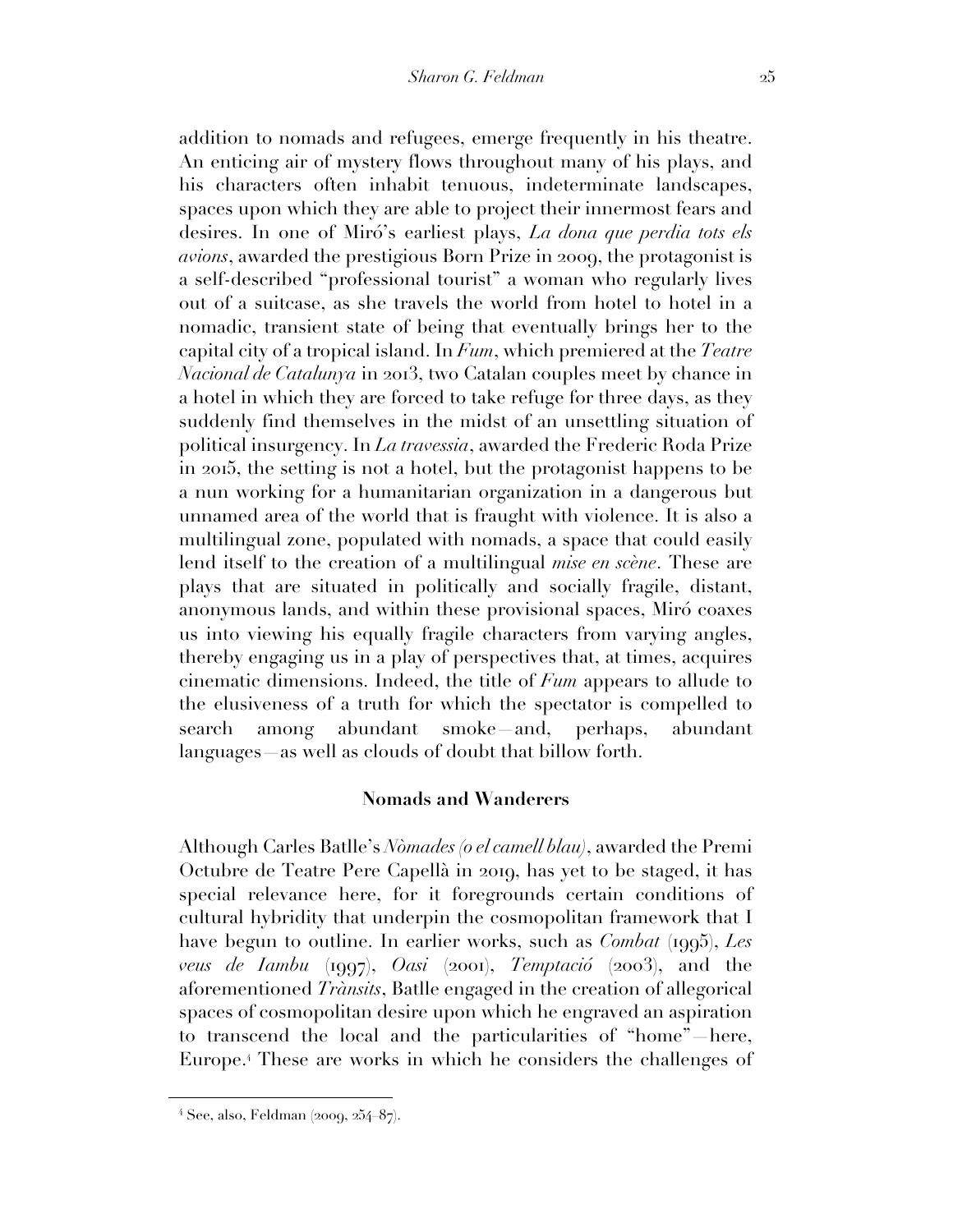cultural hybridity within the space of contemporary Europe, portraying hybridity as an unavoidable, ever-present, and even necessary state of being, which permeates not only the realm of national cultures but also that of artistic creation (Werbner 2015).<sup>5</sup> Perhaps, then, it is in the aforementioned figure of the nomad, to which he has lent the title of his play (arguably his most ambitious work to date), that Batlle has found an apt personification of the conditions of hybridity that have interested him all along. It is the same nomad that emerges in the philosophical writings of Gilles Deleuze and Félix Guatarri: the displaced being that moves through a fluid space, defined according to his or her own unstable existence  $(1987, 474)$ .

*Nòmades* is based, in part, on an episode in the life of Batlle's maternal grandfather, Agustí Jordà Biosca, the circumstances of which first surfaced in two of his earlier plays: *Bizerta 1939* (2001) and Zoom (2010). Taken as a trilogy, which Batlle has titled the "Trilogia" de Bizerta" (2020b, 37), the three works offer distinct ways of approaching the collective trauma of the Spanish Civil War, a trauma inherited through the direct transmission of his grandfather's oral history. Towards the end of the war, Jordà, a corporal in the Spanish Republican Navy, fled to Cartagena, a port city on the Mediterranean coast. He was subsequently evacuated with his fleet to Bizerte, on the northernmost tip of Tunisia, where the French colonial government impounded his ship. As Enric Gallén elucidates, Jordà found himself interred in a concentration camp, Meheri-Zebbeus, situated in the Tunisian desert, which serves as the backdrop for some of the scenes in *Nòmades* (2020, 10–11).

With *Nòmades*, Batlle takes his brand of theatrical cosmopolitanism a step forward, through an intercultural approach to performance in which, in a manner similar to Özsoy's *Històries d'Istanbul*, he proposes a hybridization of languages of the stage, fusing a contemporary European polyphonic theatrical idiom composed of varying textures and voices with theatrical traditions originating in the Maghreb. *Nòmades*, thus, provides an uncommon example in recent Catalan drama of intercultural performance, what Patrice Pavis defines as "a more or less conscious and voluntary mixing of performance traditions traceable to distinct cultural areas" (1996, 8). Batlle offers the following initial guidance in the opening

<sup>&</sup>lt;sup>5</sup> Werbner draws upon the distinction between two concepts of linguistic hybridization proposed by Mikhail Bakhtin in *The Dialogic Imagination*: unconscious (organic) hybridity and intentional (aesthetic) hybridity. She then situates these concepts within a cultural context.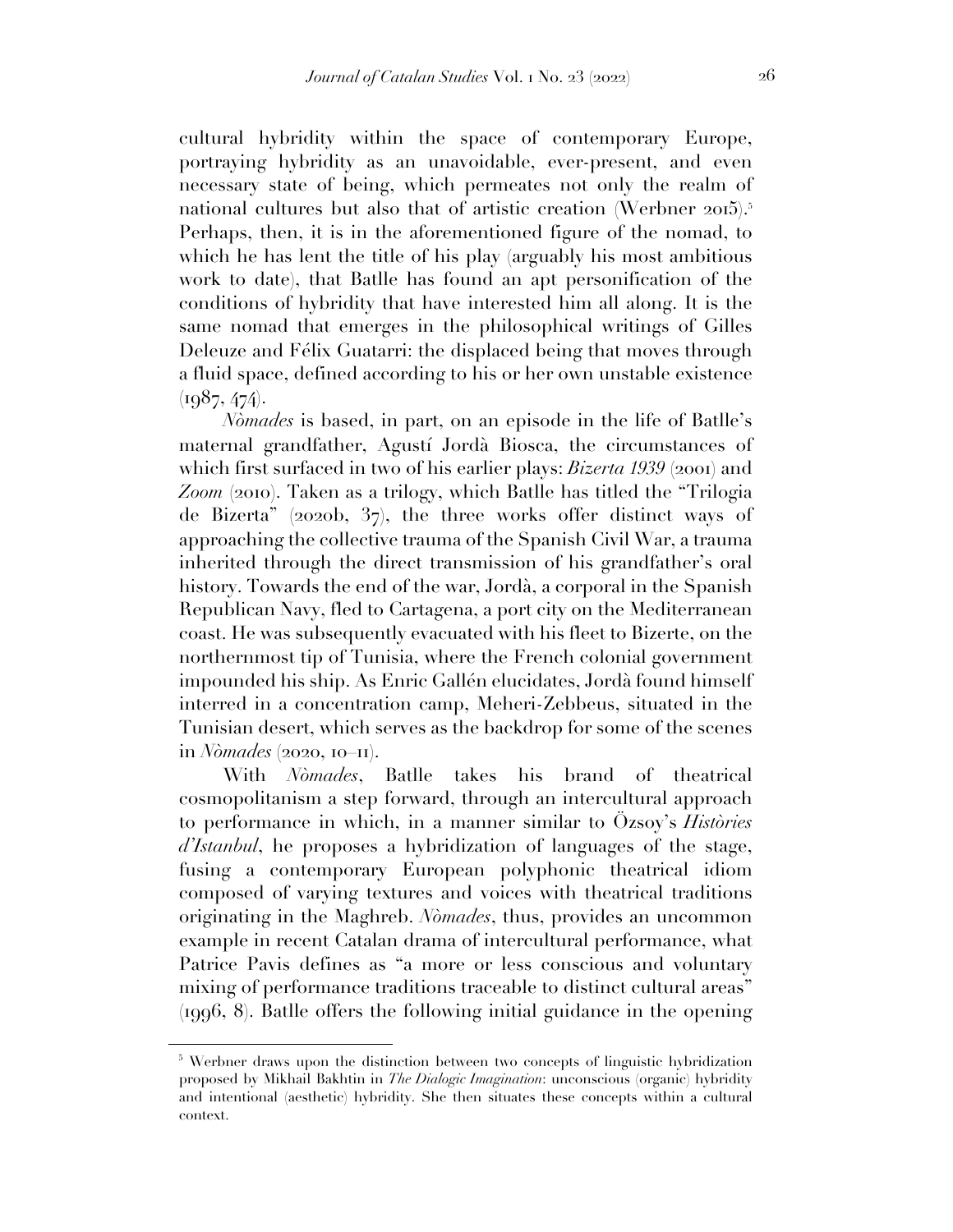### notes of his text:

Així doncs, a l'hora de muntar-la, cal pensar en els narradors de rondalles i els rapsodes de les places del Magrib: imaginar com juguen amb els materials i amb les formes expositives de què disposen per captar i mantenir l'atenció dels seus auditoris. Es podrà, doncs, combinar el drama convencional, la narració (i la narració́coral a diverses veus—decidir què es diu, què no es diu, qui ho diu i com ho diu), els joc dels titelles, els objectes, les ombres, l'expansió musical o la projecció d'imatges. I també́ barrejar la tonalitat tràgica i els accents més col·loquials. L'obra es pot interpretar amb un nombre indefinit d'actors i actrius.

(2020e, 376)

The foregoing description, which envisions a *mise en scène* of both intimate and epic dimensions, recalls the "overwhelmingly exhaustive and exhausting" aesthetic practices posed by North American playwright Tony Kushner (Kushner 1995, 60-61).

Although Batlle's text is written in Catalan, the voice of a narrator (or narrators), a kind of choral persona who mediates between the "real-life" realm of the audience and the fictional realm of the stage, at times also functions as an interpreter of the multiple languages whose presence is evoked in the play. The figure of the narrator also makes *Nòmades* one of the most "rhapsodic" of Batlle's plays. In crafting the text, he drew upon the notion of a rhapsodic impulse in contemporary theatre developed by French playwright/director Jean-Pierre Sarrazac in reference to the rhapsodists, or performers, of epic poetry in classical Greece (Batlle 2020b, 37). For Sarrazac, the *théâtre rhapsodique* is a collage of hybrid conception composed of multiple discourses, an assemblage of epic, dramatic, and lyrical elements, woven together like a patchwork of multicolored snippets, "cousu de moments dramatiques et de morceaux narratifs" [sewn from dramatic moments and pieces of narrative] (1999, 36).

*Nòmades* has a three-part structure: "La Crida," "El Llindar" and "El Xot." Here we are far from the idea of "home" that was present in Batlle's earlier works. The intermingling of European and North African theatrical traditions is echoed in the spatiotemporal complexity of the play, for the action alternates among several different time periods and places that include Barcelona, El Chott el Jerid, a large endorheic salt lake near Tozeur, Tunisia, and Meheri-Zebbeus, also in Tunisia. The figure of the nomad takes on special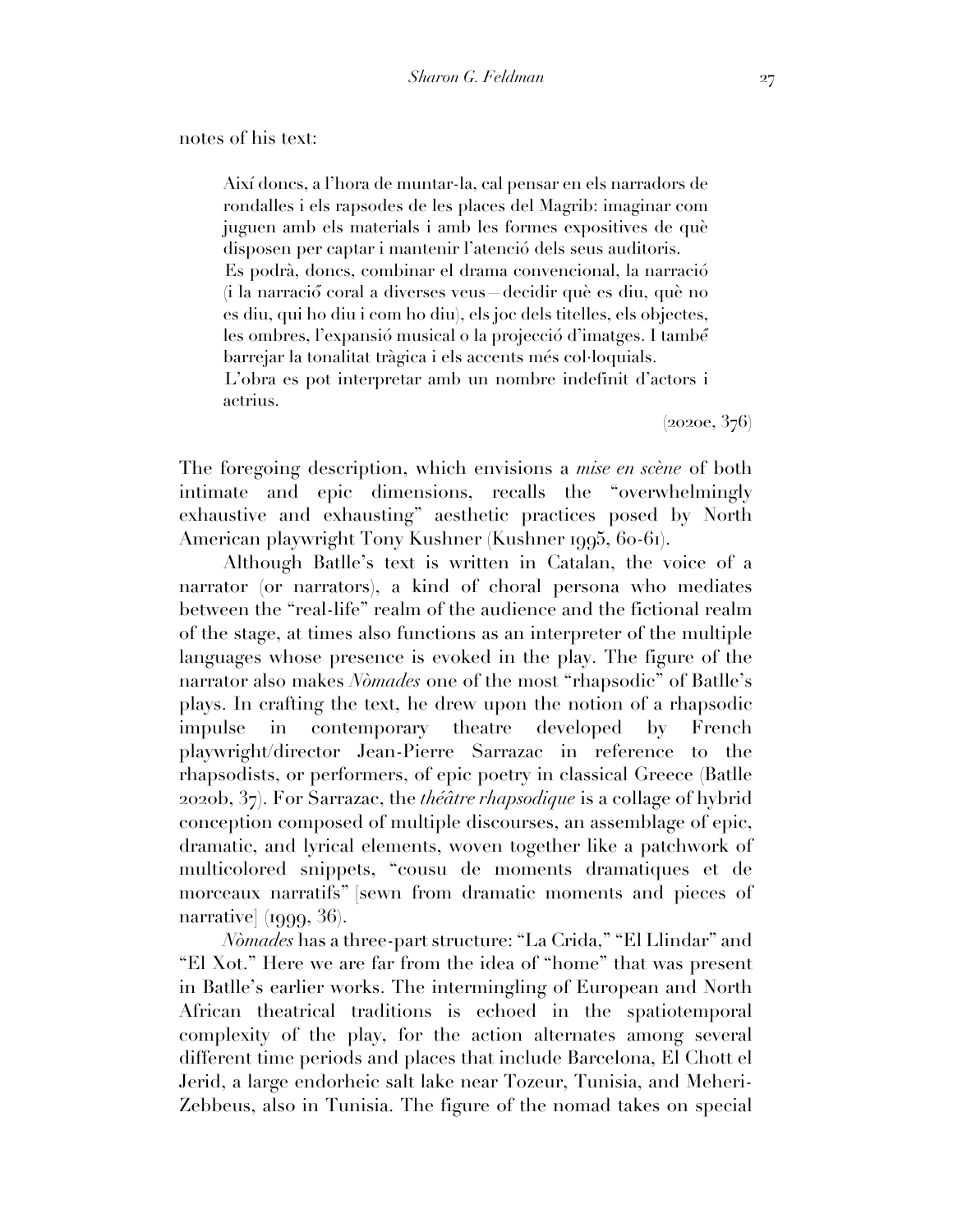relevance here, its image filtered through the subjective influence of adventure novels, popular music, and films, such as David Lean's *Lawrence of Arabia* (1962) or George Lucas' *Star Wars* film series. The characters include a young European couple, generically named "Home" and "Ella." They exemplify the type of rooted cosmopolitanism described by Appiah, anchored to their own home but appreciating the presence of other places and peoples. The man's desire to travel through the Tunisian desert is motivated by his love of Italian pop music; hers is a result of her research as a university professor specializing in ancient myths. Two literary characters also make an appearance in the play: Kara Ben Nemsi and his loyal servant and friend with an infinitely long name Hachi Halef Omar Ben Hachi Abul Abbàs Ibn Hachi Davud al Gossarah. Batlle has plucked them from the nineteenth-century novels of German writer Karl May, such as *Durch das Land der Skipertaren* [*The Evil Saint*, trans. 1979] (1892) and the *Von Bagdad nach Stambul* [*Caravan of Death*, trans. 1979] (1892), which are often situated in the Islamic world. Kara, befittingly, speaks dozens of languages fluently. Batlle's text also includes, naturally, a character inspired by his grandfather, a Republican corporal, who, at the end of the Spanish Civil War has been captured and taken to a concentration camp in southern Tunisia. In the end, he will escape and wander the desert atop a legendary blue camel. All the characters in the play are, in effect, nomads, whose stories overlap and are replicated like variations on a similar musical theme, as they zigzag across space and time.

Curiously, all this travel to and fro is interspersed with allusions to two Italian pop songs of the 1980s. One reference appears in the form of an epigraph at the beginning of the text containing lyrics to the song "Nomadi" [Nomads] (1986), written by Juri Camisasca. The other, "Il treni di Tozeur" [The trains of Tozeur] (1985), was famously performed by Francesco, or "Franco," Battiato and the singer known simply as "Alice" as the Italian entry in the Eurovision Contest of 1984. As the character of the man recalls, his desire to travel to Tozeur was inspired—as outrageous as it may seem—by Battiato's song:

*Nei villaggi di frontiera guardano passare i treni Le strade deserte di Tozeur Da una casa lontana, tua madre mi vede Si ricorda di me delle mie abitudini. E per un istante ritorna la voglia Di vivere a un'altra velocità Passano ancora lenti i treni per Tozeur*.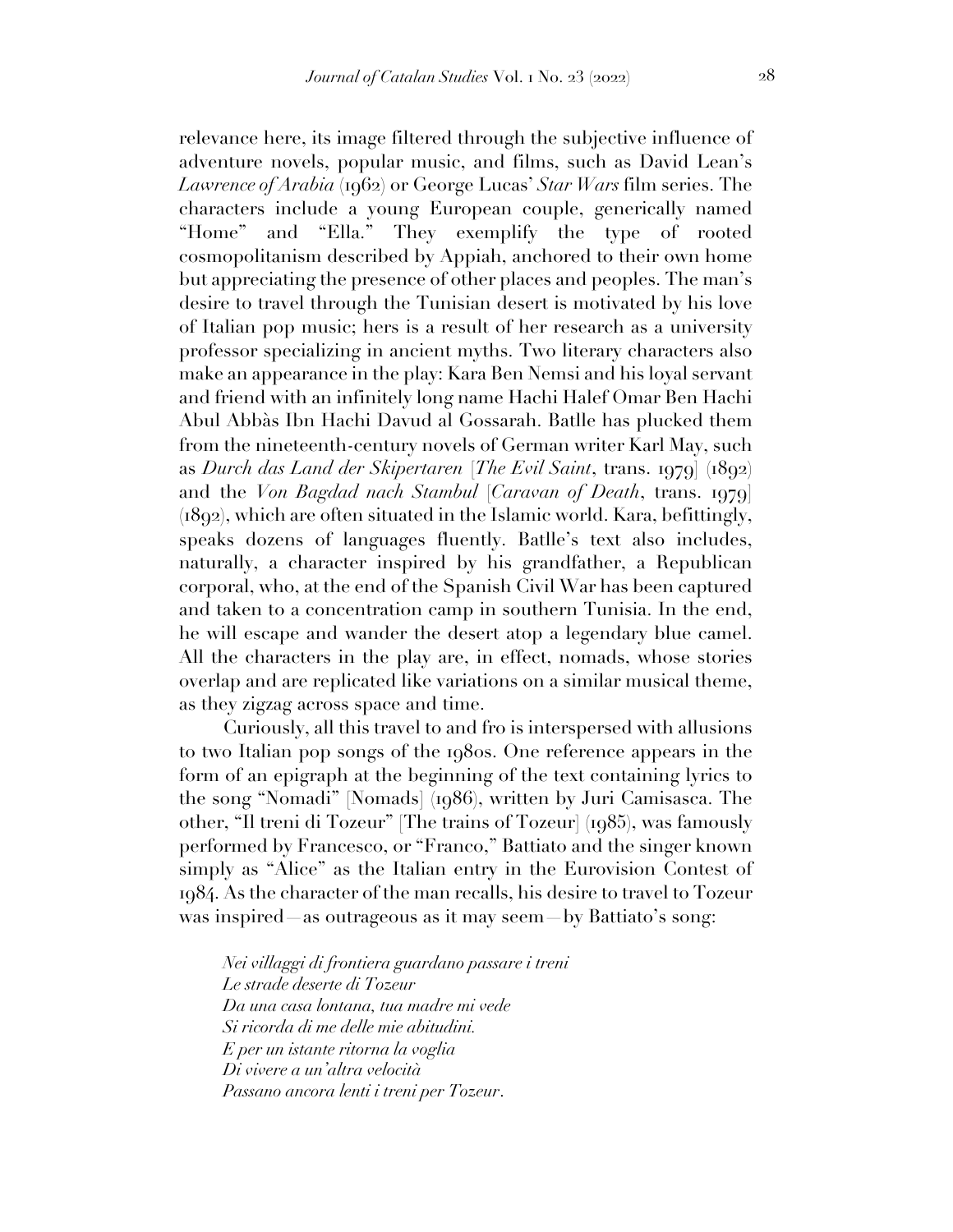[In the border villages they watch the trains go by The deserted streets of Tozeur From a distant house, your mother sees me She recalls my old ways. And for an instant the desire returns To live at a different pace The trains to Tozeur still pass slowly.]

 $(2020e, 405, 06)$ 

The Italian lyrics of both "Il treni di Tozeur" and "Nomadi," songs that bring a literal dash of multilingualism to the play, invoke the figure of the traveller or wanderer, the fluid being who traverses frontiers, unwilling to obey established norms of territoriality and always in search of some form of transcendence. We can only wonder about the conditions of a future *mise en scène* of Batlle's *Nòmades*. It would no doubt mark a culminating point in terms of the current spirit of cosmopolitanism that has imbued the Catalan stage, one that shows no signs of relenting.

The foregoing sampling of plays and productions offers a glimpse into the varying ways that multilingualism informs the cosmopolitan impulse on the Catalan stage. From literal displays of multilingualism in the programming of international theatre and in plays such as *Quebec-Barcelona* or the revised version of *Olvidémonos de ser turistas* to the more figurative manifestations grounded in artistic pretence, as seen throughout *Nómades*, all contribute to the creation of a performance culture that presumes a worldview that emphasizes the values of global equality and community. It is a cultural space that enables spectators to be transported afar and to circulate among distant lands, but also to commune within an inclusive space, perhaps inspiring in them a new sense of solidarity and even pleasure derived by the presence of others, as well as a renewed consciousness with regard to cultural pluralism.

#### **Works Cited**

- Appiah, Kwame Anthony. 1997. "Cosmopolitan Patriots." *Critical Inquiry* 23: 617–39.
- Appiah, Kwame Anthony. 2006. *Cosmopolitanism: Ethics in a World of Strangers*. London: Allen Lane.
- Atxaga, Bernardo. 1990. "37 preguntas a mi único contacto al otro lado de la frontera." In *Poemas & híbridos: Selección y versiones del propio autor, 1974–1989*. Madrid: Visor.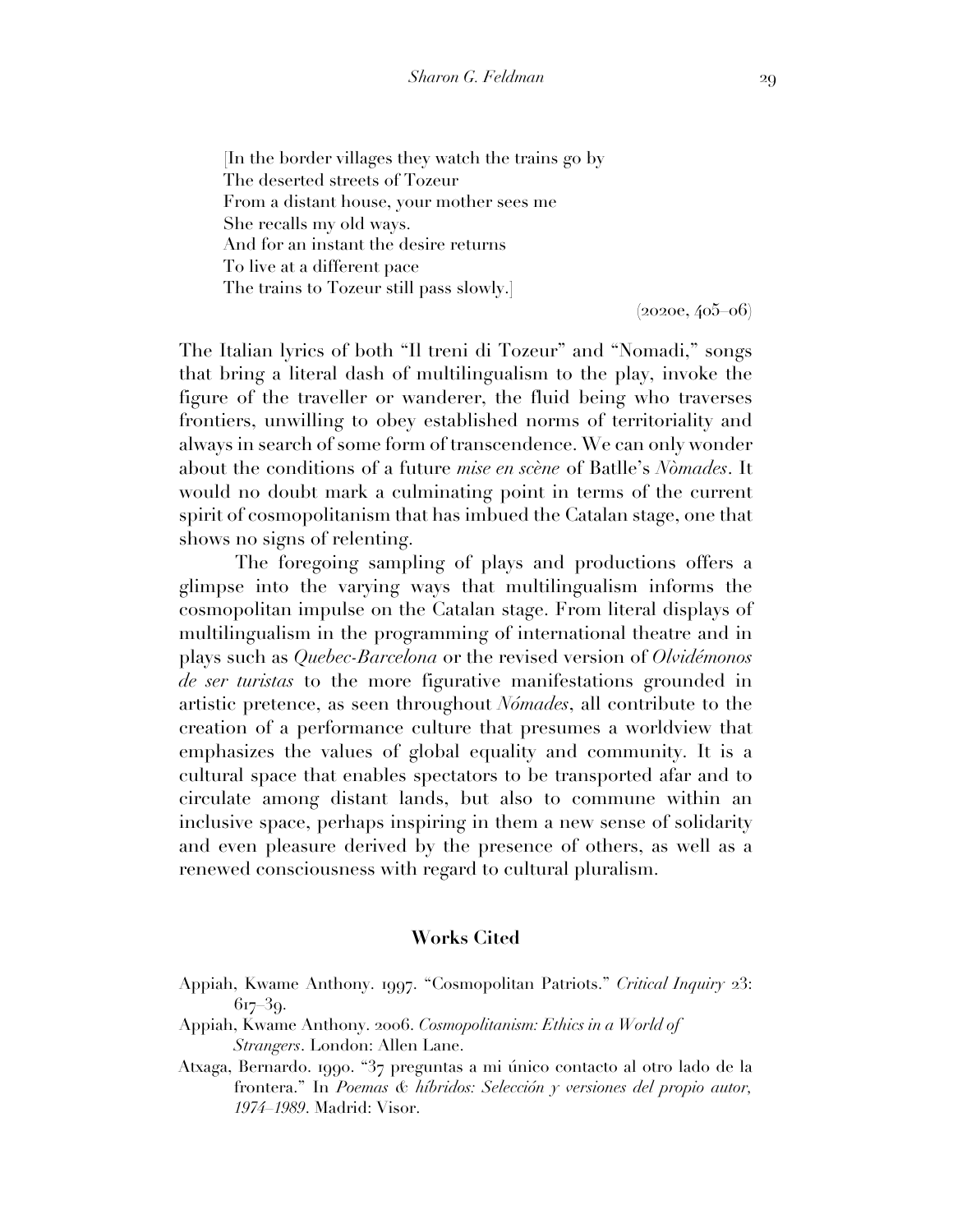- Bakhtin, Mikhail. 1993. *The Dialogic Imagination: Four Essays*. Translated by Caryl Emerson and Michael Holquist. Austin: Texas UP.
- Batlle, Carles. 2001. *Bizerta* 1939. *Els Marges* 69: 52.
- Batlle, Carles. 2020a. *Combat: Paisatge per a després d'una batalla*. In *Teatre reunit: Carles Batlle (1995–2019)*, 39–62. Preface by Josep M. Miró. Tarragona: Arola.
- Batlle, Carles. 2020b. "La cuina de l'autor." In *Teatre reunit: Carles Batlle (1995– 2019)*, 29–38. Preface by Josep M. Miró. Tarragona: Arola.
- Batlle, Carles. 2020c. *El drama intempestiu: Per una escriptura dramàtica contemporània*. Preface by José Sanchis Sinisterra and Davide Carnevale. Barcelona: Angle Editorial/Institut del Teatre.
- Batlle, Carles. 2020d. *Les veus de Iambu*. In *Teatre reunit: Carles Batlle (1995–2019)*, 63–92. Preface by Josep M. Miró. Tarragona: Arola.
- Batlle, Carles. 2020e. *Nòmades (o el camel blau)*. In *Teatre reunit: Carles Batlle (1995–2019)*, 375–420. Preface by Josep M. Miró. Tarragona: Arola.
- Batlle, Carles. 2020f. *Oasi*. In *Teatre reunit: Carles Batlle (1995–2019)*, 129–66. Preface by Josep M. Miró. Tarragona: Arola.
- Batlle, Carles. 2020g. *Suite*. In *Teatre reunit: Carles Batlle (1995–2019)*, 93–128. Preface by Josep M. Miró. Tarragona: Arola.
- Batlle, Carles. 2020h. *Temptació*. In *Teatre reunit: Carles Batlle (1995–2019)*, 171– 96. Preface by Josep M. Miró. Tarragona: Arola.
- Batlle, Carles. 2020i. *Trànsits*. In *Teatre reunit: Carles Batlle (1995–2019)*, 197–242. Preface by Josep M. Miró. Tarragona: Arola.
- Batlle, Carles. 2020j. *Zoom*. In *Teatre reunit: Carles Batlle (1995–2019)*, 295–336. Preface by Josep M. Miró. Tarragona: Arola.
- Battiato, Franco, Saro Cosentino and Giusto Pio. 1985. "Il treni di Tozeur." *Mondi Lontanissimi*, Performed by Franco Battiato. EMI Italiana. Bauman, Zygmunt. 2000. *Liquid modernity*. Cambridge: Polity.
- Belbel, Sergi. 2018. *Després de la pluja*. Vic: Eumo.
- Benet i Jornet, Josep M. 2005. *Salamandra*. Preface by Jordi Castellanos and Sharon G. Feldman. Barcelona: Proa/Teatre Nacional de Catalunya.
- Buffery, Helena. 2007. *Shakespeare in Catalan: Translating Imperialism*. Cardiff: Wales UP.
- Buffery, Helena. 2013. "Contemporary Catalan Theatre and Identity: The Haunted Mirrors of Catalan Directors' Shakespeare." In *Theatre & Performance in Small Nations*, Steve Blandford, ed., Bristol: Intellect. Kindle edition, location 1457–1932.
- Camisasca, Juri. 1986. "Nomadi." *Park Hotel*. Performed by Alice Visconti. EMI Music.
- Carlson, Marvin. 2006. *Speaking in Tongues: Languages at Play in the Theatre*. Ann Arbor: Michigan UP.
- Clua, Guillem. 2010. *Marburg*. Barcelona: Proa.
- Cunillé, Lluïsa. 2017. *Islàndia*. Tarragona: Arola.
- Deleuze, Gilles and Félix Guattari. 1987. *A Thousand Plateaus: Capitalism and Schizophrenia*. Minneapolis: Minnesota UP.
- Feldman, Sharon G. 2009. *In the Eye of the Storm: Contemporary Theater in Barcelona*. Lewisburg: Bucknell UP.